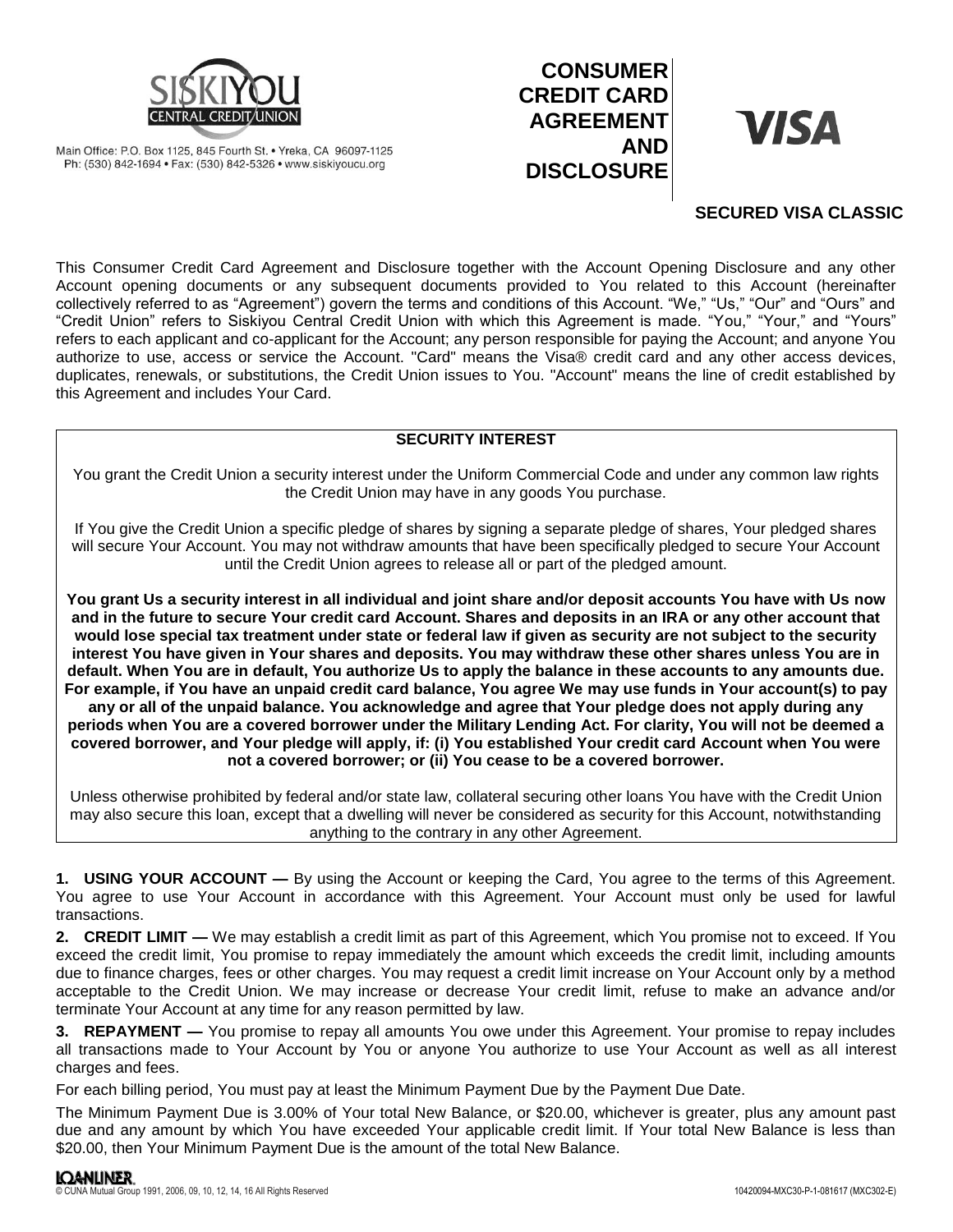You may pay more frequently, pay more than the Minimum Payment Due or pay the total New Balance in full.

If You make extra or larger payments, You are still required to make at least the Minimum Payment Due each month Your Account has a balance (other than a credit balance). The Credit Union may delay replenishing Your credit limit until the date the payment is posted or the Credit Union confirms the payment has cleared.

Your payment of the required Minimum Payment Due may be applied to what You owe the Credit Union in any manner the Credit Union chooses, as permitted by applicable law. If You make a payment in excess of the required Minimum Payment Due, the Credit Union will allocate the excess amount first to the balance with the highest annual percentage rate ("APR") and any remaining portion to the other balances in descending order based on applicable APR, unless otherwise prescribed by applicable law. We may accept checks marked "payment in full" or with words of similar effect without losing any of Our rights to collect the full balance of Your Account with Us.

**4. INTEREST AND FINANCE CHARGES —** We will begin charging You interest on purchases on the date the transaction is posted to Your Account. We will begin charging You interest on cash advances and balance transfers on the date of the transaction or the first day of the billing cycle in which the transaction is posted to Your Account, whichever is later (transaction date). However, We will not charge You any interest on new purchases if Your Account had a zero or credit balance at the beginning of that billing cycle, or You paid the entire new balance on the previous cycle's billing statement by the Payment Due Date of that statement. To avoid an additional finance charge on the balance of purchases, You must pay the entire new balance on the billing statement by the Payment Due Date of that statement.

#### **How We Calculate Your Balance:**

Interest charges on Your Account are calculated separately for purchases, balance transfers and cash advances ("Transaction Type"). We figure the interest charge for each Transaction Type by applying the periodic rate to each corresponding "average daily balance." To get the "average daily balance" for a Transaction Type We take the beginning balance for that Transaction Type each day, add any new transactions of that type, and subtract any unpaid interest or other finance charges and any applicable payments or credits. This gives Us the daily balance for each Transaction Type. Then, for each Transaction Type, We add up all the daily balances for the billing cycle and divide each total by the number of days in the billing cycle. This gives Us the "average daily balance" for each Transaction Type.

**5. FEES —** In addition to the periodic rate, additional fees may be imposed on Your Account. If applicable to Your Account, the fee amounts and explanations are disclosed on the Account Opening Disclosure accompanying this Agreement.

**6. FOREIGN TRANSACTIONS —** Purchases and cash advances made in foreign currencies will be debited from Your Account in U.S. dollars. The exchange rate between the transaction currency and the billing currency used for processing international transactions is a rate selected by Visa from a range of rates available in wholesale currency markets for the applicable central processing date, which rate may vary from the rate Visa itself receives or the government-mandated rate in effect for the applicable central processing date. The exchange rate used on the processing date may differ from the rate that would have been used on the purchase date or cardholder statement posting date.

A fee (finance charge) will be charged on all transactions completed in a foreign currency. All fees are calculated based on the transaction amount after it is converted to U.S. dollars. These fees are charged except where excluded. The Foreign Transaction Fee is set forth on the Disclosure accompanying this Agreement.

**7. AUTHORIZATIONS —** We do not guarantee authorization of a transaction, either by Us or by a third party, even if You have sufficient credit available. You agree that We will not be liable for failing to give an authorization. We also reserve the right to limit the number of transactions that may be approved in one day. We reserve the right to deny certain transactions for any reason and at Our sole discretion, including for default, suspected fraudulent or unlawful activity, internet gambling or any indication of increased risk related to the transaction or the Account. You agree that We have no requirement to notify You of the specific reason We denied a transaction. If We detect unusual or suspicious activity, We may suspend Your credit privileges until We can verify the activity, or We may close the Account.

**8. PREAUTHORIZED CHARGES —** If You default, if the Card is lost or stolen, or We change the Account for any reason, We may suspend automatic charges with third party vendors. If preauthorized charges are suspended, You are responsible for making direct payment for such charges until You contact the third party to reinstate the automatic charges.

**9. DEFAULT —** You will be in default under this Agreement if You fail to pay the Minimum Payment Due by its Payment Due Date; pay by a check or similar instrument that is not honored or that We must return because it cannot be processed; pay by automatic debit that is returned unpaid; make any false or misleading statements in any credit application or credit update; file for bankruptcy; or die. You will also be in default if You fail to comply with the terms of this Agreement or any other Agreement You have with Us.

If You default, We may close Your Account and require You to pay any unpaid balance immediately, subject to applicable law. In this Agreement and on Your Credit Card Application, You gave Us a security interest in all individual or joint share and/or deposit accounts with the Credit Union and authorized Us, if You defaulted, to apply the balance in these accounts to any amounts due. You agree We may rely on Your agreement and authorization to, upon Your default, apply any balance to any amounts due on Your Account.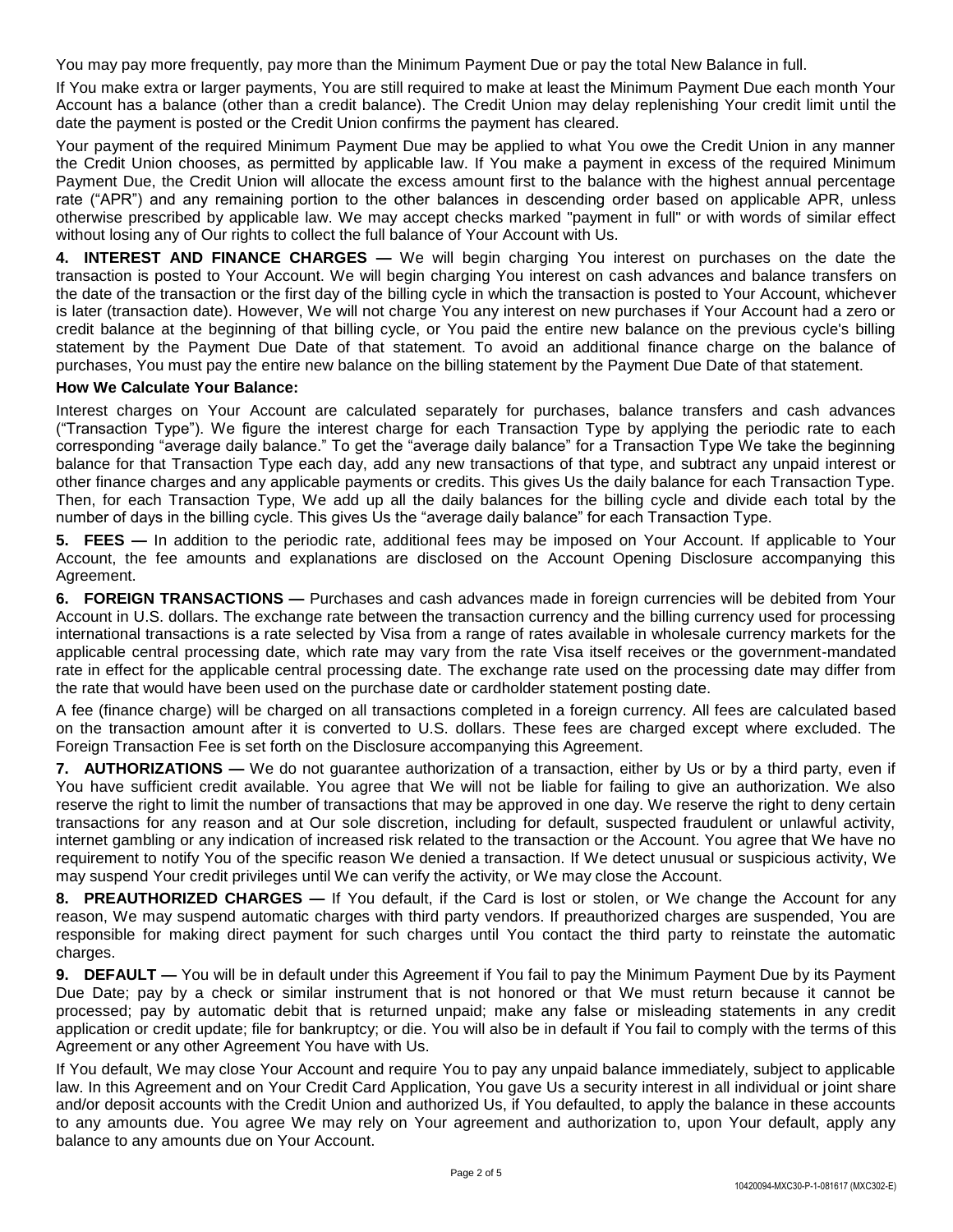**10. LIABILITY FOR UNAUTHORIZED USE-LOST/STOLEN CARD NOTIFICATION —** If You notice the loss or theft of Your credit card or a possible unauthorized use of Your Card, You should write to Us immediately at 845 Fourth St. , PO Box 1125, Yreka, CA, 96097 or call Us at 530- 842-1694, seven days a week 24 hours a day.

You will not be liable for any unauthorized use that occurs after You notify Us. You may, however, be liable for unauthorized use that occurs before Your notice to Us. You will have no liability for unauthorized use unless You are found to be fraudulent or negligent in the handling of Your Account or Card. In any case, Your liability for unauthorized transactions will not exceed \$50.

**11. CHANGING OR TERMINATING YOUR ACCOUNT —** As permitted by law, the Credit Union may change the terms of this Agreement and any attached Disclosure from time to time. Notice of any change will be given in accordance with applicable law. To the extent permitted by law, changes to the Agreement may apply to Your existing account balance as well as to future transactions.

**Arizona, California, Idaho, Louisiana, New Mexico, Nevada, Texas, Washington, and Wisconsin Residents -** Either You, Your spouse or the Credit Union may terminate this Agreement at any time, but termination by You, Your spouse or the Credit Union will not affect Your obligation to pay the account balance plus any finance and other charges You or Your spouse owe under this Agreement. Your obligation to pay the account balance plus any finance and other charges You owe under this agreement are subject to all applicable laws and regulations regarding repayment requirements. The Card or Cards You receive remain the property of the Credit Union and You must recover and surrender to the Credit Union all Cards upon request or upon termination of this Agreement whether by You or the Credit Union.

**Residents of all other states -** Either You or the Credit Union may terminate this Agreement at any time, but termination by You or the Credit Union will not affect Your obligation to pay the account balance plus any finance and other charges You owe under this Agreement. Your obligation to pay the account balance plus any finance and other charges You owe under this agreement are subject to all applicable laws and regulations regarding repayment requirements. The Card or Cards You receive remain the property of the Credit Union and You must recover and surrender to the Credit Union all Cards upon request or upon termination of this Agreement whether by You or the Credit Union.

**12. AUTHORIZED USERS —** Upon Your request, We may issue additional Cards for authorized users that You designate. You must notify Us in writing of any termination of an authorized user's right to access Your Account. Your notice must include the name of the authorized user and Your Account number and/or any subaccount number issued to the authorized user along with the authorized user's Card and any convenience or other access checks issued to the authorized user. If You cannot return the authorized user's Card or access checks and if You request Your Account to be closed, We will close Your Account and You may apply for a new Account. Alternatively, We may, at Our sole discretion, issue You a new Account number and a new Card.

**13. CREDIT REPORTS AND NOTICE OF NEGATIVE INFORMATION —** You authorize the Credit Union to obtain credit reports and any other information We may need to verify Your identity and use of the Account when opening Your Account and for any update, increase, renewal, extension, collection or review of Your Account. You authorize the Credit Union to disclose information regarding Your Account to credit bureaus and creditors who inquire about Your credit standing. We may report information about Your Account to credit bureaus. Late payments, missed payments, or other defaults on Your Account may be reflected on Your credit report.

**14. JOINT ACCOUNTS —** If this is a joint Account, each of You will be individually and jointly responsible for paying all amounts owed under this Agreement. This means that the Credit Union can require any one of You individually to repay the entire amount owed under this Agreement. Each of You authorizes the other(s) to make transactions on the Account individually. Any one of You may terminate the Account and the termination will be effective as to all of You.

**15. EFFECT OF AGREEMENT —** This Agreement is the contract which applies to all transactions on Your Account even though the sales, cash advances, credit or other slips You sign or receive may contain different terms.

**16. SEVERABILITY AND FINAL EXPRESSION —** This Agreement is the final expression of the terms and conditions of Your Account. This written Agreement may not be contradicted by evidence of any alleged oral Agreement. Should any part of this Agreement be found to be invalid or unenforceable, all other parts of this Agreement shall remain in effect and fully enforceable to the fullest extent possible under this Agreement.

**17. ILLEGAL TRANSACTIONS PROHIBITED —** You agree that You will not use Your Card for any transaction, including any type of electronic gambling transaction through the Internet, that is illegal under applicable federal, state, or local law.

Even if You use Your Card for an illegal transaction, You will be responsible for all amounts and charges incurred in connection with the transaction. This paragraph shall not be interpreted as permitting or authorizing any transaction that is illegal.

**18. APPLICABLE LAW —** The terms and enforcement of this Agreement shall be governed by federal law and the law of California.

**19. ENFORCING THIS AGREEMENT —** We can delay in enforcing or fail to enforce any of Our rights under this Agreement without losing them.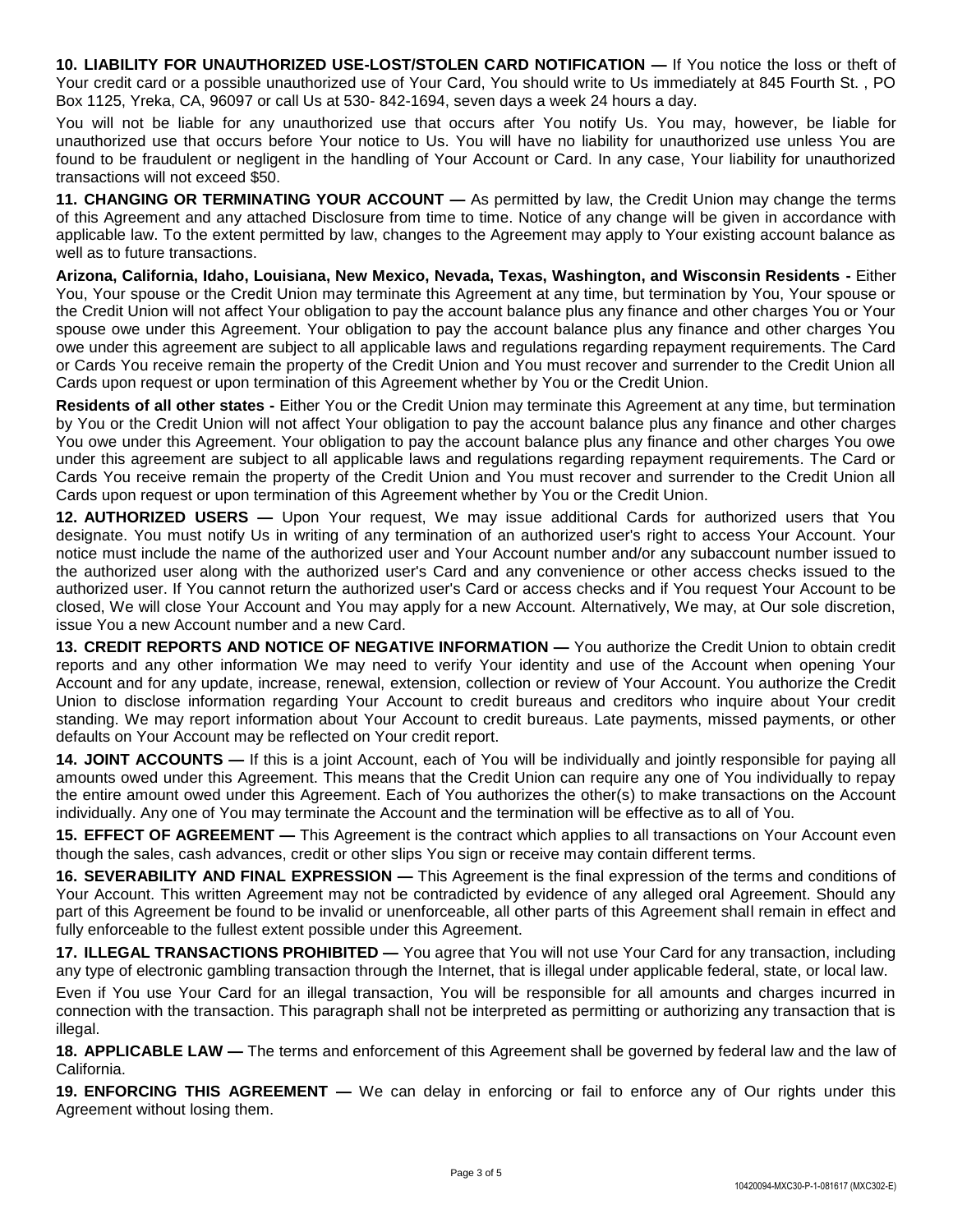**20. COLLECTION COSTS —** If We refer collection of Your Account to a lawyer who is not Our salaried employee, You are liable for any reasonable attorney's fees We incur, plus the costs and expenses of any legal action, as further disclosed on this Agreement, or to the extent allowed by law.

**21. ASSIGNMENT —** We may assign any or all of Our rights and obligations under this Agreement to a third party.

**22. CALIFORNIA RESIDENTS —** A married applicant may apply for a separate Account. Applicants: 1) may, after credit approval, use the credit card Account up to its credit limit; 2) may be liable for amounts extended under the plan to any joint applicant. As required by law, You are hereby notified that a negative credit report reflecting on Your credit record may be submitted to a credit reporting agency if You fail to fulfill the terms of Your credit obligations.

**23. FLORIDA RESIDENTS — You (borrower) agree that, should We obtain a judgment against You, a portion of Your disposable earnings may be attached or garnished (paid to Us by Your employer), as provided by Florida and Federal law.**

**24. MARYLAND RESIDENTS —** To the extent, if any, that Maryland law applies to Your Account, We elect to offer Your Card Account pursuant to Title 12, Subtitle 9 of the Maryland Commercial Law Article.

**25. MISSOURI RESIDENTS — Oral Agreements or commitments to loan money, extend credit or to forbear from enforcing repayment of a debt including promises to extend or renew such debt are not enforceable. To protect You (borrower(s)) and Us (creditor) from misunderstanding or disappointment, any Agreements We reach covering such matters are contained in this writing, which is the complete and exclusive statement of the Agreement between Us, except as We may later agree in writing to modify it.** 

**26. NEW YORK RESIDENTS —** We may obtain a credit report in connection with this Account, including for any review, modification, renewal or collections associated with this Account. Upon Your request, You will be informed whether such report was requested and, if so, the name and address of the consumer reporting agency furnishing the report. New York residents may contact the New York State Banking Department at 800.342.3736 or www.dfs.ny.gov to obtain a comparative listing of credit card rates, fees and grace periods.

27. OHIO RESIDENTS — The Ohio laws against discrimination require that all creditors make credit equally available to all creditworthy customers and that credit reporting agencies maintain separate credit histories on each individual upon request. The Ohio Civil Rights Commission administers compliance with this law.

**28. SOUTH DAKOTA RESIDENTS —** If You believe there have been any improprieties in making this loan or in the lender's loan practices, You may contact the South Dakota Division of Banking at 1601 N. Harrison Ave, Suite 1, Pierre, SD 57501, or by phone at 605.773.3421.

**29. WISCONSIN RESIDENTS —** If You are married, please contact Us immediately upon receipt of this Agreement at the address or phone number listed on this Agreement and provide Us with the name and address of Your spouse. We are required to inform Your spouse that We have opened an Account for You.

**30. NOTICE TO UTAH BORROWERS —** This written Agreement is a final expression of the Agreement between You and the Credit Union. This written Agreement may not be contradicted by evidence of any oral Agreement. As required by law, You are hereby notified that a negative credit report reflecting on Your credit record may be submitted to a credit reporting agency if You fail to fulfill the terms of Your credit obligations.

**31. THE FOLLOWING IS REQUIRED BY VERMONT LAW — NOTICE TO CO-SIGNER — YOUR SIGNATURE ON THIS NOTE MEANS THAT YOU ARE EQUALLY LIABLE FOR REPAYMENT OF THIS LOAN. IF THE BORROWER DOES NOT PAY, THE LENDER HAS A LEGAL RIGHT TO COLLECT FROM YOU.**